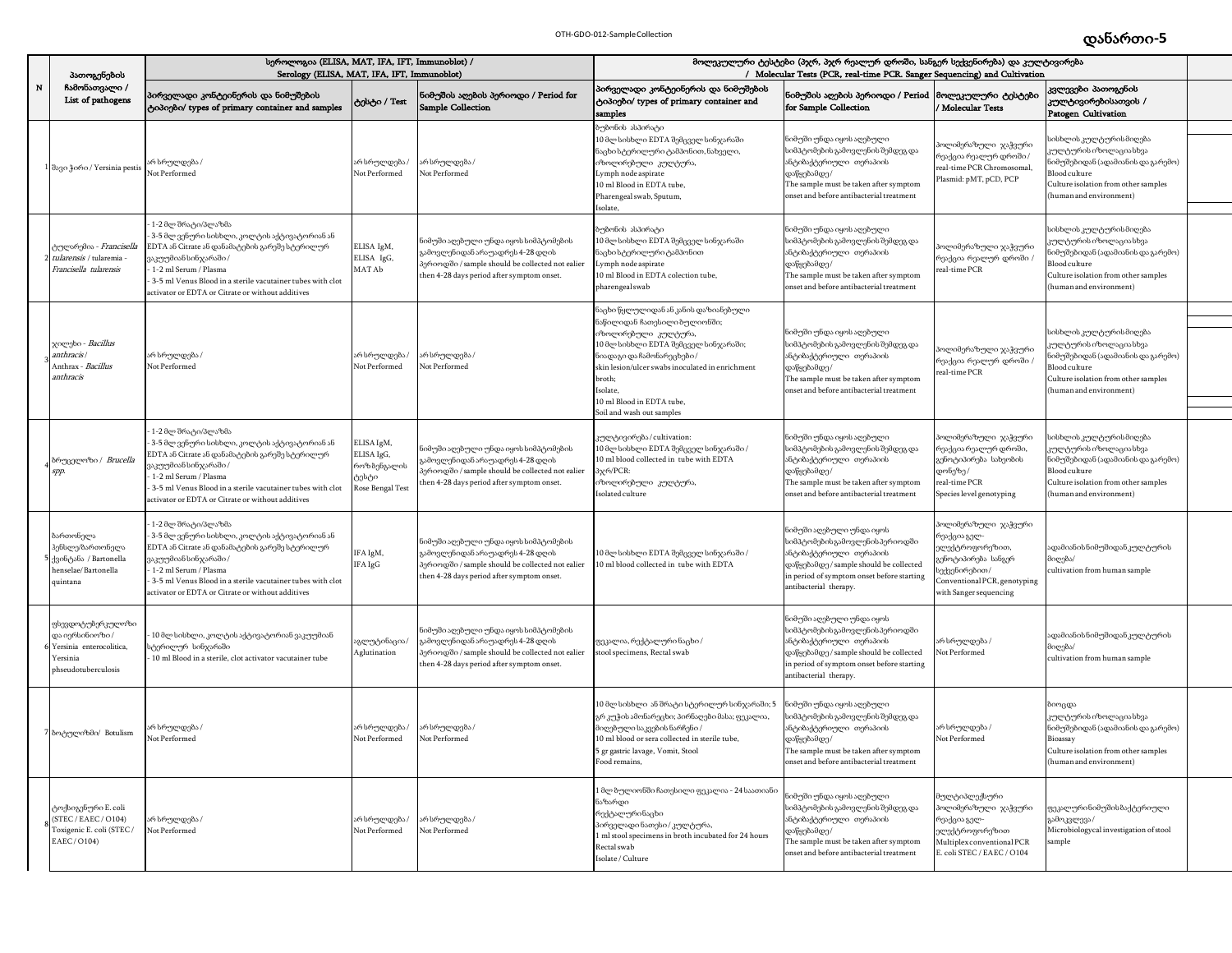|           | პათოგენების                                                                                                                        | სეროლოგია (ELISA, MAT, IFA, IFT, Immunoblot) /<br>Serology (ELISA, MAT, IFA, IFT, Immunoblot)                                                                                                                                                                                              |                                |                                                                                                                                                                            | მოლეკულური ტესტები (პჯრ, პჯრ რეალურ დროში, სანგერ სექვენირება) და კულტივირება<br>/ Molecular Tests (PCR, real-time PCR. Sanger Sequencing) and Cultivation                                                                                                                                                                                               |                                                                                                                                                                                                                 |                                                                                                                                                              |                                                                                                                                                                                                                                                                                                  |
|-----------|------------------------------------------------------------------------------------------------------------------------------------|--------------------------------------------------------------------------------------------------------------------------------------------------------------------------------------------------------------------------------------------------------------------------------------------|--------------------------------|----------------------------------------------------------------------------------------------------------------------------------------------------------------------------|----------------------------------------------------------------------------------------------------------------------------------------------------------------------------------------------------------------------------------------------------------------------------------------------------------------------------------------------------------|-----------------------------------------------------------------------------------------------------------------------------------------------------------------------------------------------------------------|--------------------------------------------------------------------------------------------------------------------------------------------------------------|--------------------------------------------------------------------------------------------------------------------------------------------------------------------------------------------------------------------------------------------------------------------------------------------------|
| ${\bf N}$ | ჩამონათვალი /<br>List of pathogens                                                                                                 | პირველადი კონტეინერის და ნიმუშების<br>ტიპიები/ types of primary container and samples                                                                                                                                                                                                      | ტესტი / Test                   | ნიმუშის აღების პერიოდი / Period for<br><b>Sample Collection</b>                                                                                                            | პირველადი კონტეინერის და ნიმუშების<br>ტიპიები/ types of primary container and<br>samples                                                                                                                                                                                                                                                                 | ნიმუშის აღების პერიოდი / Period<br>for Sample Collection                                                                                                                                                        | მოლეკულური ტესტები<br>Molecular Tests                                                                                                                        | კვლევები პათოგენის<br>კულტივირებისათვის /<br>Patogen Cultivation                                                                                                                                                                                                                                 |
|           | სალმონელოზი,<br>შიგელოზი,<br>სხვა<br>გასტროენტერიტები .<br>Salmonella spp.,<br>Shigella spp.<br>Other gastroenteritis              | არ სრულდება /<br>Not Performed                                                                                                                                                                                                                                                             | არ სრულდება /<br>Not Performed | არ სრულდება /<br>Not Performed                                                                                                                                             | . მლ ზულიონში ჩათესილი ფეკალია - 24 საათიანი<br>საზარდი<br>რექტალურინაცხი<br>პირველადი ნათესი / კულტურა,<br>ml stool specimens in broth incubated for 24 hours<br>Rectal swab<br>solate / Culture                                                                                                                                                        | ნიმუში უნდა იყოს აღებული<br>სიმპტომების გამოვლენის შემდეგ და<br>ანტიბაქტერიული თერაპიის<br>დაწყებამდე /<br>The sample must be taken after symptom<br>onset and before antibacterial treatment                   | )ულტიპლექსური<br>ოლიმერაზული ჯაჭვური<br>რეაქცია რეალურ დროში /<br>PFGE გენოტიპირება<br>კულტურებზე/<br>Multiplex real-time PCR<br>PFGE Genotyping of isolates | გეკალურინიმუშის ბაქტერიული<br>გამოკვლევა /<br>Microbiologycal investigation of stool<br>ample                                                                                                                                                                                                    |
|           | ბაქტერიული<br>მენინგიტები/<br>Bacterial meningitis<br>Streptococcus pneumoniae<br>Neisseria meningitidis<br>Haemophilus influenzae | არ სრულდება /<br>Not Performed                                                                                                                                                                                                                                                             | არ სრულდება /<br>Not Performed | არ სრულდება /<br>Not Performed                                                                                                                                             | მლ ლიქვორი სტერილურ კონტეინერში /<br>აინჯარაში ან სატრანსპორტო ნიადაგში /<br>ml CSF in sterile container/tube or transport media                                                                                                                                                                                                                         | ნიმუში უნდა იყოს აღებული<br>სიმპტომების გამოვლენის შემდეგ და<br>ანტიბაქტერიული თერაპიის<br>დაწყებამდე/<br>The sample must be taken after symptom<br>onset and before antibacterial treatment                    | iოლიმერაზული ჯაჭვური<br>.<br>რეაქცია რეალურ დროში,<br>გენოტიპირება/<br>real-time PCR<br>Genotyping                                                           | ლიქვორის ნიმუშის ბაქტერიული<br>ვვლევა /<br>Microbiologycal investigation of<br>cerebrospinal fluid                                                                                                                                                                                               |
|           | უროგენიტალური<br>ინფექციები /<br>Urogenital infections                                                                             | არ სრულდება /<br>Not Performed                                                                                                                                                                                                                                                             | არ სრულდება /<br>Not Performed | არ სრულდება /<br>Not Performed                                                                                                                                             | მლ შარდი სტერილურ კონტეინერში / სინჯარაშ<br>ან სატრანსპორტო ნიადაგში /<br>ml urine in sterile container/tube or transport media                                                                                                                                                                                                                          | ნიმუში უნდა იყოს აღებული<br>სიმპტომეზის გამოვლენის შემდეგ და<br>ანტიბაქტერიული თერაპიის<br>დაწყებამდე/<br>The sample must be taken after symptom<br>onset and before antibacterial treatment                    | არ სრულდება /<br>Not Performed                                                                                                                               | შარდის ნიმუშის ბაქტერიული<br>გამოკვლევა /<br>Microbiology investigation of urine<br>sample                                                                                                                                                                                                       |
|           | რესპირატორული<br>12 ბაქტერიები/<br>Respiratory bacteria                                                                            | არ სრულდება /<br>Not Performed                                                                                                                                                                                                                                                             | არ სრულდება /<br>Not Performed | არ სრულდება /<br>Not Performed                                                                                                                                             | ბრონქოალვეოლური ლავაჟი, ნახველი /<br>Bronchoalveolar lavage and sputum                                                                                                                                                                                                                                                                                   | ნიმუში უნდა იყოს აღებული<br>სიმპტომების გამოვლენის შემდეგ და<br>ანტიბაქტერიული თერაპიის<br>დაწყებამდე/<br>The sample must be taken after symptom<br>onset and before antibacterial treatment                    | მულტიპლექსური<br>პოლიმერაზული ჯაჭვური<br>რეაქცია რეალურ დროში /<br>Multiplex real-time PCR                                                                   | ბრონქოალვეოლური ლავაჟის,<br>ნახველის ნიმუშის ბაქტერიული<br>გამოკვლევა,<br>ქვედა სასუნთქი გზების ნიმუშის<br>ბაქტერიული გამოკვლევა /<br>Microbiologycal investigation of<br>bronchoalveolar lavage and sputum<br>samples,<br>Microbiologycal investigation of samples<br>rom low respiratory tract |
|           | მალარია - P. falciparum,<br>P. vivax, P. malariae /<br>Malaria - P. falciparum, P<br>vivax, P. malariae                            | არ სრულდება /<br>Not Performed                                                                                                                                                                                                                                                             | არ სრულდება /<br>Not Performed | არ სრულდება /<br>Not Performed                                                                                                                                             | 500 მკლ სისხლი EDTA შემცველ სინჯარაში<br>500 ul Blood in EDTA colection tube                                                                                                                                                                                                                                                                             | ნიმუში აღებული უნდა იყოს<br>სიმპტომების გამოვლენის პერიოდში<br>მალარიისსაწინააღმდეგო თერაპიის<br>დაწყებამდე / sample should be collected<br>in period of symptom onset before starting<br>antimalarial therapy. | ოლიმერაზული ჯაჭვური<br>რეაქცია რეალურ დროში,<br>)იკროსკოპია/<br>eal-time PCR,<br>nicroscopy                                                                  | არ სრულდება /<br>Not Performed                                                                                                                                                                                                                                                                   |
|           | 14 ლეპტოსპირა/Leptospira                                                                                                           | 1-2 მლ შრატი/პლაზმა<br>3-5 მლ ვენური სისხლი, კოლტის აქტივატორიან ან<br>EDTA ან Citrate ან დანამატების გარეშე სტერილურ<br>ვაკუუმიან სინჯარაში /<br>1-2 ml Serum / Plasma<br>3-5 ml Venus Blood in a sterile vacutainer tubes with clot<br>ctivator or EDTA or Citrate or without additives  | ELISA IgM,<br>ELISA IgG        | ნიმუში აღებული უნდა იყოს სიმპტომების<br>კამოვლენიდან არაუადრეს 4-28 დღის<br>პერიოდში / sample should be collected not ealier<br>then 4-28 days period after symptom onset. | არ სრულდება /<br>Not Performed                                                                                                                                                                                                                                                                                                                           | არ სრულდება /<br>Not Performed                                                                                                                                                                                  | არ სრულდება /<br>Not Performed                                                                                                                               | არ სრულდება /<br>Not Performed                                                                                                                                                                                                                                                                   |
|           | 15 mgoddsbos/Leishmania                                                                                                            | 1-2 მლ შრატი/პლაზმა<br>3-5 მლ ვენური სისხლი, კოლტის აქტივატორიან ან<br>EDTA ან Citrate ან დანამატების გარეშე სტერილურ<br>ვაკუუმიან სინჯარაში /<br>1-2 ml Serum / Plasma<br>3-5 ml Venus Blood in a sterile vacutainer tubes with clot<br>activator or EDTA or Citrate or without additives | ELISA Ab                       | ნიმუში აღებული უნდა იყოს სიმპტომების<br>გამოვლენიდან არაუადრეს 4-28 დღის<br>პერიოდში / sample should be collected not ealier<br>then 4-28 days period after symptom onset. | ვისცერალური ფორმა:<br>100-200 მკლ ძვლის ტვინის პუნქტატი EDTA<br>აინჯარაში, ელენთის პუნქტატი, ლიმფური<br>კვანძების პუნქტატი,<br>კანის ფორმა:<br>წყლულის შიგთავსი / კანის ანაფხეკი<br>Visceral leish.: 100-200 ul bone marrow aspirate in<br>EDTA vacutainer, Spleen aspirate, lymph node aspirate<br>Cutaneous leish.: Lesion aspirate / Dermal scrapings | ნიმუში უნდა იყოს აღებული<br>სიმპტომების გამოვლენის შემდეგ,<br>სასურველია თერაპიის დაწყებამდე/<br>The sample must be taken after symptom<br>onset, preferably before treatment                                   | პოლიმერაზული ჯაჭვური<br>რეაქცია გელ-<br>ელექტროფორეზით<br>ConventionalPCR                                                                                    | არ სრულდება /<br>Not Performed                                                                                                                                                                                                                                                                   |
|           | 16 <sup>ყივანახველა / Bordetella</sup><br>pertussis                                                                                | 1-2 მლ შრატი/პლაზმა<br>3-5 მლ ვენური სისხლი, კოლტის აქტივატორიან ან<br>EDTA ან Citrate ან დანამატების გარეშე სტერილურ<br>ვაკუუმიან სინჯარაში /<br>1-2 ml Serum / Plasma<br>3-5 ml Venus Blood in a sterile vacutainer tubes with clot<br>ctivator or EDTA or Citrate or without additives  | ELISA IgM,<br>ELISA IgG        | ნიმუში აღებული უნდა იყოს სიმპტომების<br>კამოვლენიდან არაუადრეს 4-28 დღის<br>პერიოდში / sample should be collected not ealier<br>then 4-28 days period after symptom onset. | არ სრულდება /<br>Not Performed                                                                                                                                                                                                                                                                                                                           | არ სრულდება /<br>Not Performed                                                                                                                                                                                  | არ სრულდება /<br>Not Performed                                                                                                                               | არ სრულდება /<br>Not Performed                                                                                                                                                                                                                                                                   |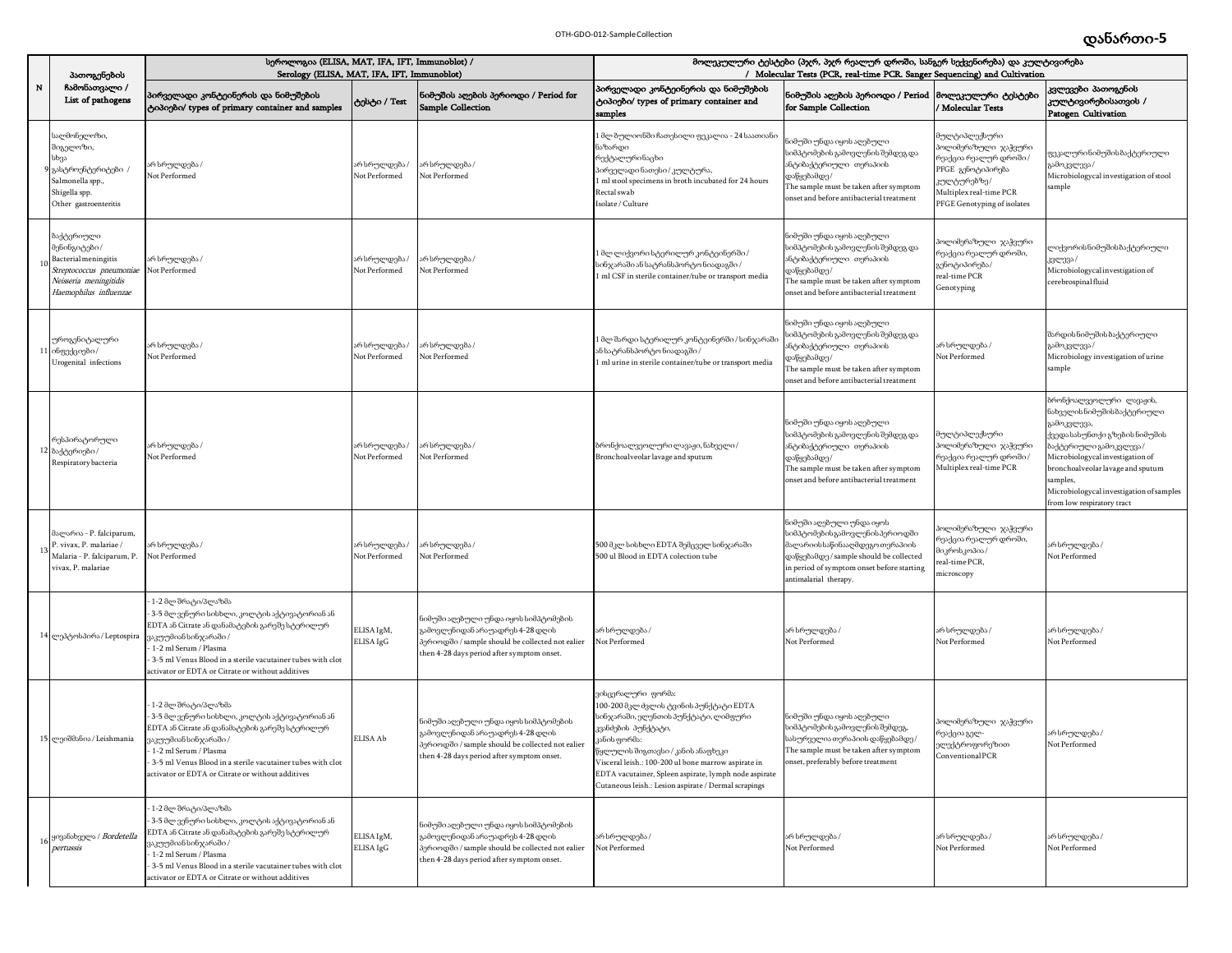|    | პათოგენების                                                                                     | სეროლოგია (ELISA, MAT, IFA, IFT, Immunoblot) /<br>Serology (ELISA, MAT, IFA, IFT, Immunoblot)                                                                                                                                                                                                    |                                                                                            | მოლეკულური ტესტები (პჯრ, პჯრ რეალურ დროში, სანგერ სექვენირება) და კულტივირება<br>/ Molecular Tests (PCR, real-time PCR. Sanger Sequencing) and Cultivation                                    |                                                                                                                                                                                                                                                                                                                                                                                                                 |                                                                                                                                                                   |                                                                                                                                                               |                                                                                                               |
|----|-------------------------------------------------------------------------------------------------|--------------------------------------------------------------------------------------------------------------------------------------------------------------------------------------------------------------------------------------------------------------------------------------------------|--------------------------------------------------------------------------------------------|-----------------------------------------------------------------------------------------------------------------------------------------------------------------------------------------------|-----------------------------------------------------------------------------------------------------------------------------------------------------------------------------------------------------------------------------------------------------------------------------------------------------------------------------------------------------------------------------------------------------------------|-------------------------------------------------------------------------------------------------------------------------------------------------------------------|---------------------------------------------------------------------------------------------------------------------------------------------------------------|---------------------------------------------------------------------------------------------------------------|
| N  | ჩამონათვალი /<br>List of pathogens                                                              | პირველადი კონტეინერის და ნიმუშების<br>ტიპიები/ types of primary container and samples                                                                                                                                                                                                            | ტესტი / Test                                                                               | ნიმუშის აღების პერიოდი / Period for<br><b>Sample Collection</b>                                                                                                                               | პირველადი კონტეინერის და ნიმუშების<br>ტიპიები/ types of primary container and<br>samples                                                                                                                                                                                                                                                                                                                        | ნიმუშის აღების პერიოდი / Period<br>for Sample Collection                                                                                                          | მოლეკულური ტესტები<br>Molecular Tests                                                                                                                         | კვლევები პათოგენის<br>კულტივირებისათვის /<br>Patogen Cultivation                                              |
|    | 17 <sup>პარვო ვირუსი (B19)</sup> /<br>Parvo virus (B19)                                         | - 1-2 მლ შრატი/პლაზმა<br>- 3-5 მლ ვენური სისხლი, კოლტის აქტივატორიან ან<br>EDTA ან Citrate ან დანამატების გარეშე სტერილურ<br>ვაკუუმიან სინჯარაში /<br>1-2 ml Serum / Plasma<br>3-5 ml Venus Blood in a sterile vacutainer tubes with clot<br>ectivator or EDTA or Citrate or without additives   | ELISA IgM,<br>ELISA IgG                                                                    | ნიმუში აღებული უნდა იყოს სიმპტომების<br>გამოვლენიდან არაუადრეს 4-28 დღის<br>პერიოდში / sample should be collected not ealier<br>then 4-28 days period after symptom onset.                    | არ სრულდება /<br>Not Performed                                                                                                                                                                                                                                                                                                                                                                                  | არ სრულდება /<br>Not Performed                                                                                                                                    | არ სრულდება /<br>Not Performed                                                                                                                                | არ სრულდება /<br>Not Performed                                                                                |
| 18 | ყბაყურას ვირუსი /<br>Mumps virus                                                                | - 1-2 მლ შრატი/პლაზმა<br>: 3-5 მლ ვენური სისხლი, კოლტის აქტივატორიან ან<br>EDTA ან Citrate ან დანამატების გარეშე სტერილურ<br>ვაკუუმიან სინჯარაში /<br>1-2 ml Serum / Plasma<br>3-5 ml Venus Blood in a sterile vacutainer tubes with clot<br>activator or EDTA or Citrate or without additives   | ELISA IgM,<br>ELISA IgG                                                                    | ნიმუში აღებული უნდა იყოს სიმპტომების<br>გამოვლენიდან არაუადრეს 4-28 დღის<br>პერიოდში / sample should be collected not ealier<br>then 4-28 days period after symptom onset.                    | 0.5 მლ ლიქვორი ან სისხლი<br>0.5 ml CSF or blood                                                                                                                                                                                                                                                                                                                                                                 | ნიმუში უნდა იქნას აღებული<br>აიმპტომების გამოვლინებიდან<br>პირველი 5 დღის განმავლობაში<br>The sample must be taken within first five<br>days after symptom onset. | ვირუსული მენინგიტების<br>ხულტიპლექსური<br>პოლიმერაზული ჯაჭვური<br>რეაქცია რეალურ დროში /<br>Viral meningitis Multiplex real-<br>ime PCR                       | რ სრულდება /<br>Not Performed                                                                                 |
|    | პოლიო და სხვა ენტერო<br>ვირუსები/<br>19 Polio Virus (PV) and<br>Enterovirus non-polio<br>(NPEV) | - 1-2 მლ შრატი/პლაზმა<br>- 3-5 მლ ვენური სისხლი, კოლტის აქტივატორიან ან<br>EDTA ან Citrate ან დანამატების გარეშე სტერილურ<br>ვაკუუმიან სინჯარაში /<br>- 1-2 ml Serum / Plasma<br>3-5 ml Venus Blood in a sterile vacutainer tubes with clot<br>activator or EDTA or Citrate or without additives | ენტეროვირუსი/<br>Enterovirus<br>ELISA IgM,<br>ELISA IgG                                    | ნიმუში აღებული უნდა იყოს სიმპტომების<br>გამოვლენიდან არაუადრეს 4-28 დღის<br>პერიოდში / sample should be collected not ealier<br>then 4-28 days period after symptom onset.                    | .0 გრ ფეკალია<br>250 მლ ნახმარი, ჩამდინარე წყლის სინჯი<br>გამოყოფილივირუსული კულტურა<br>აუფთა ან ვირუსის სატრანსპორტო ნიადაგიან<br>ატერილურ კრიოსინჯარაში:<br>თავ ზურგ ტვინის სითხე,<br>თვალის ნაცხი,<br>ვხვირ ხახის ნაცხი /<br>10 gr Fecal sample<br>250 ml Sewage water sample<br>solated viral culture<br>n sterile or in virus transport media criovial:<br>Eye swab,<br>Cerebrospinal fluid,<br>Nasal swab | ნიმუში უნდა იქნას აღებული<br>აიმპტომების გამოვლინებიდან<br>პირველი 5 დღის განმავლობაში<br>The sample must be taken within first five<br>days after symptom onset. | პოლიმერაზული ჯაჭვური<br>რეაქცია რეალურ დროში /<br>real-time PCR<br>მულტიპლექსური<br>აოლიმერაზული ჯაჭვური<br>რეაქცია რეალურ დროში /<br>multiplex real-time PCR | ოლიო და სხვა ენტერო ვირუსების<br>ჯამოყოფა და იდენტიფიკაცია/PV and<br><b>NPEV</b> isolation and identification |
| 20 | ნოროვირუსი / Norovirus<br>როტავირუსი / Rotavirus<br>ადენოვირუსი/<br>Adenovirus                  | 5-10 გრამი ფეკალია აღებული სუფთა კონტეინერში<br>განავალისათვის, დანამატების გარეშე / 5-10g faeces<br>collected in clean container without additives                                                                                                                                              | ELISA Ag                                                                                   | ნიმუში აღებული უნდა იყოს სიმპტომების<br>გამოვლენის შემდეგ 14 დღის განმავლობაში /<br>sample should be collected in 14 days after<br>symptom onset.                                             | 5-10 გრამი ფეკალია აღებული სუფთა<br>კონტეინერში განავალისათვის, დანამატების<br>გარეშე / 5-10g faeces collected in clean container<br>withoutadditives                                                                                                                                                                                                                                                           | ნიმუში აღებული უნდა იყოს<br>სიმპტომების გამოვლენის შემდეგ 14<br>დღის განმავლობაში / sample should be<br>collected in 14 days after symptom onset.                 | ჭულტიპლექსური და<br>კალკელული<br><mark>ა</mark> ოლიმერაზული ჯაჭვური<br>რეაქცია რეალურ დროში /<br>nultiplex and singlplex real-<br>ime PCR                     | რ სრულდება /<br>Not Performed                                                                                 |
| 21 | ეფშტეინ ბარის ვირუსი<br>Epstein-Barr virus                                                      | 1-2 მლ შრატი/პლაზმა<br>- 3-5 მლ ვენური სისხლი, კოლტის აქტივატორიან ან<br>EDTA ან Citrate ან დანამატების გარეშე სტერილურ<br>ვაკუუმიან სინჯარაში /<br>1-2 ml Serum / Plasma<br>3-5 ml Venus Blood in a sterile vacutainer tubes with clot<br>activator or EDTA or Citrate or without additives     | ELISA IgM (early<br>Ag),<br>ELISA IgG (capsid<br>Ag)                                       | ნიმუში აღებული უნდა იყოს სიმპტომების<br>გამოვლენიდან არაუადრეს 4-28 დღის<br>პერიოდში / sample should be collected not ealier<br>then 4-28 days period after symptom onset.                    | არ სრულდება /<br>Not Performed                                                                                                                                                                                                                                                                                                                                                                                  | არ სრულდება /<br><b>Not Performed</b>                                                                                                                             | არ სრულდება /<br>Not Performed                                                                                                                                | არ სრულდება /<br>Not Performed                                                                                |
| 22 | კოქსიელა ბურნეტი /<br>Coxiella burnetii                                                         | · 1-2 მლ შრატი/პლაზმა<br>- 3-5 მლ ვენური სისხლი, კოლტის აქტივატორიან ან<br>EDTA ან Citrate ან დანამატების გარეშე სტერილურ<br>ვაკუუმიან სინჯარაში /<br>1-2 ml Serum / Plasma<br>3-5 ml Venus Blood in a sterile vacutainer tubes with clot<br>ectivator or EDTA or Citrate or without additives   | ELISA IgG (Phase                                                                           | ELISA IgM (Phase   ნიმუში აღებული უნდა იყოს სიმპტომების<br>გამოვლენიდან არაუადრეს 4-28 დღის<br>პერიოდში / sample should be collected not ealier<br>then 4-28 days period after symptom onset. | არ სრულდება /<br>Not Performed                                                                                                                                                                                                                                                                                                                                                                                  | არ სრულდება /<br>Not Performed                                                                                                                                    | არ სრულდება /<br>Not Performed                                                                                                                                | არ სრულდება /<br>Not Performed                                                                                |
| 23 | ბორელიოზი / Borrelia<br>burgdorferi                                                             | 1-2 მლ შრატი/პლაზმა<br>3-5 მლ ვენური სისხლი, კოლტის აქტივატორიან ან<br>EDTA ან Citrate ან დანამატების გარეშე სტერილურ<br>ვაკუუმიან სინჯარაში /<br>1-2 ml Serum / Plasma<br>3-5 ml Venus Blood in a sterile vacutainer tubes with clot<br>ectivator or EDTA or Citrate or without additives       | ELISA IgM,<br>ELISA IgG,<br>Blot IgM,<br>Blot IgG,<br>IFT IgM,<br>IFT IgG                  | ნიმუში აღებული უნდა იყოს სიმპტომების<br>გამოვლენიდან არაუადრეს 4-28 დღის<br>პერიოდში / sample should be collected not ealier<br>then 4-28 days period after symptom onset.                    | 200 მკლ ტკიპის ემულსია PBS ზუფერში<br>200 ul Tick pooles in the PBS buffer                                                                                                                                                                                                                                                                                                                                      | პჯრ არ სრულდება ადამიანის<br>ნიმუშებზე/<br>PCR Not Performed on human samples                                                                                     | პოლიმერაზული ჯაჭვური<br>რეაქცია რეალურ დროში /<br>real-time PCR                                                                                               | რ სრულდება /<br>Not Performed                                                                                 |
|    | 24 რიკეცია / Rickettsia                                                                         | - 1-2 მლ შრატი/პლაზმა<br>3-5 მლ ვენური სისხლი, კოლტის აქტივატორიან ან<br>EDTA ან Citrate ან დანამატების გარეშე სტერილურ<br>ვაკუუმიან სინჯარაში /<br>1-2 ml Serum / Plasma<br>3-5 ml Venus Blood in a sterile vacutainer tubes with clot<br>ectivator or EDTA or Citrate or without additives     | ELISA IgM,<br>ELISA IgG<br>(ტიფის /<br>ლაქოვანი<br>ცხელების)<br>(Typhus / Spotted<br>ever) | ნიმუში აღებული უნდა იყოს სიმპტომების<br>გამოვლენიდან არაუადრეს 4-28 დღის<br>პერიოდში / sample should be collected not ealier<br>then 4-28 days period after symptom onset.                    | 200 მკლ ტკიპის ემულსია PBS ზუფერში<br>200 ul Tick pooles in the PBS buffer                                                                                                                                                                                                                                                                                                                                      | პჯრ არ სრულდება ადამიანის<br>ნიმუშებზე/<br>PCR Not Performed on human samples                                                                                     | პოლიმერაზული ჯაჭვური<br>რეაქცია რეალურ დროში /<br>real-time PCR<br>Rickettsia spp.<br>R. raoultii, R. slovaca, R.<br>eschlimannii, R. conorii                 | არ სრულდება /<br>Not Performed                                                                                |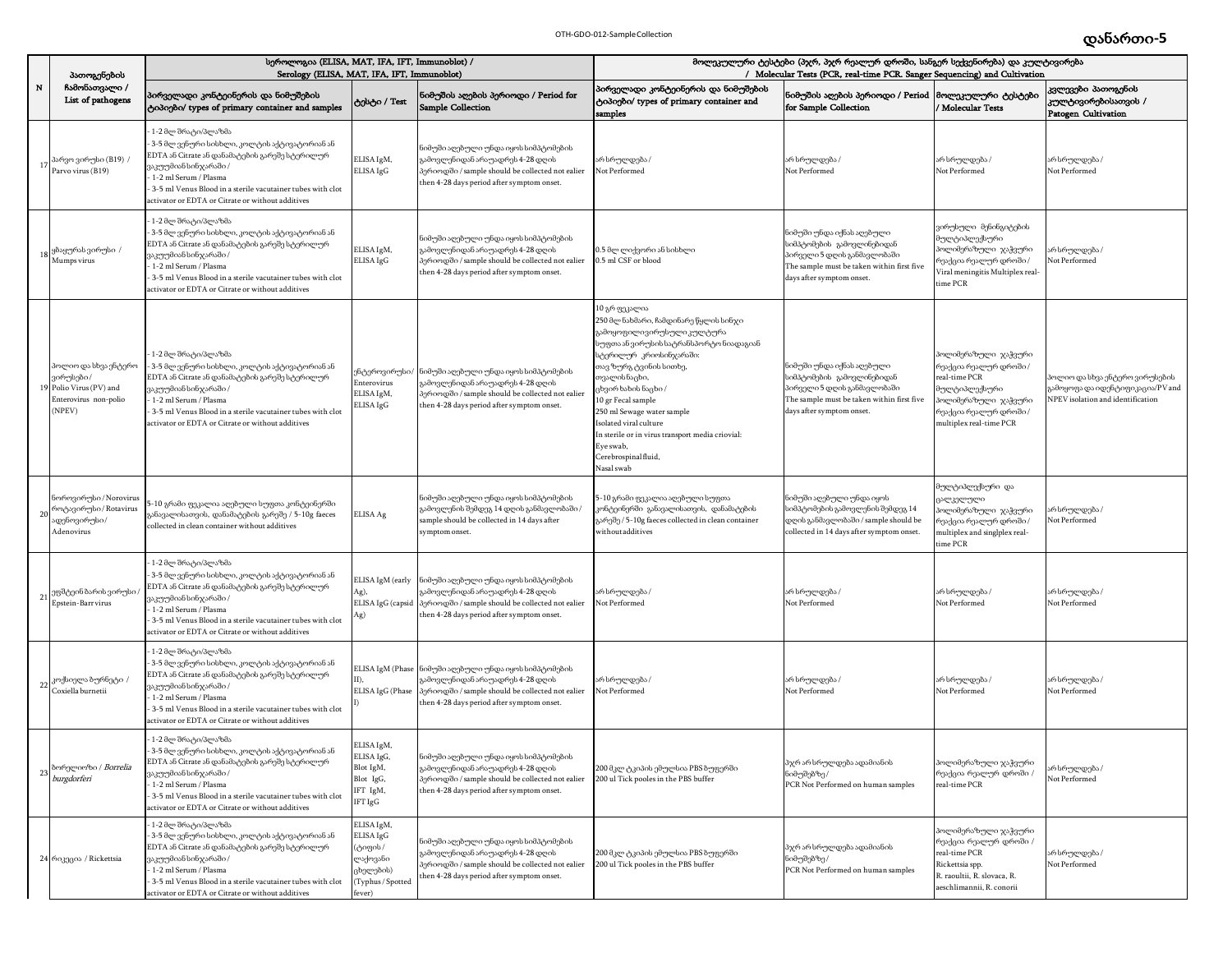|                | პათოგენების                                                                                                         | სეროლოგია (ELISA, MAT, IFA, IFT, Immunoblot) /<br>Serology (ELISA, MAT, IFA, IFT, Immunoblot)                                                                                                                                                                                                |                                                 |                                                                                                                                                                            | მოლეკულური ტესტები (პჯრ, პჯრ რეალურ დროში, სანგერ სექვენირება) და კულტივირება<br>/ Molecular Tests (PCR, real-time PCR. Sanger Sequencing) and Cultivation                                                                                                                                               |                                                                                                                                                                                 |                                                                                         |                                                                  |  |
|----------------|---------------------------------------------------------------------------------------------------------------------|----------------------------------------------------------------------------------------------------------------------------------------------------------------------------------------------------------------------------------------------------------------------------------------------|-------------------------------------------------|----------------------------------------------------------------------------------------------------------------------------------------------------------------------------|----------------------------------------------------------------------------------------------------------------------------------------------------------------------------------------------------------------------------------------------------------------------------------------------------------|---------------------------------------------------------------------------------------------------------------------------------------------------------------------------------|-----------------------------------------------------------------------------------------|------------------------------------------------------------------|--|
| ${\bf N}$      | ჩამონათვალი /<br>List of pathogens                                                                                  | პირველადი კონტეინერის და ნიმუშების<br>ტიპიები/ types of primary container and samples                                                                                                                                                                                                        | ტესტი / Test                                    | ნიმუშის აღების პერიოდი / Period for<br><b>Sample Collection</b>                                                                                                            | პირველადი კონტეინერის და ნიმუშების<br>ტიპიები/ types of primary container and<br>samples                                                                                                                                                                                                                 | ნიმუშის აღების პერიოდი / Period<br>for Sample Collection                                                                                                                        | მოლეკულური ტესტები<br>Molecular Tests                                                   | კვლევები პათოგენის<br>კულტივირებისათვის /<br>Patogen Cultivation |  |
|                | ყირიმ-კონგოს<br>ჰემორაგიული ცხელე <mark>ბ</mark> ის<br>25 ვირუსი (CCHF) / Crimean<br>Congo Hemoragic Fever<br>virus | : 1-2 მლ შრატი/პლაზმა<br>3-5 მლ ვენური სისხლი, კოლტის აქტივატორიან ან<br>EDTA ან Citrate ან დანამატების გარეშე სტერილურ<br>ვაკუუმიან სინჯარაში /<br>1-2 ml Serum / Plasma<br>3-5 ml Venus Blood in a sterile vacutainer tubes with clot<br>activator or EDTA or Citrate or without additives | ELISA IgM,<br>ELISA IgG                         | iიმუში აღეზული უნდა იყოს სიმპტომების<br>ამოვლენიდან არაუადრეს 4-28 დღის<br>პერიოდში / sample should be collected not ealier<br>then 4-28 days period after symptom onset.  | 2 მლ სისხლი შრატის გამომყოფ სი <mark>ნ</mark> ჯარაში<br>2 ml blood in serum separator vacitainer                                                                                                                                                                                                         | ნიმუში უნდა იქნას აღებული<br>აიმპტომების გამოვლინებიდან<br>პირველი 5 დღის განმავლობაში<br>The sample must be taken within first five<br>days after symptom onset.               | ოლიმერაზული ჯაჭვური<br>რეაქცია რეალურ დროში /<br>real-time PCR                          | რ სრულდება /<br>Not Performed                                    |  |
|                | ტკიპისმიერი<br>26 ენცეფალიტის ვირუსი<br>(TBE) / Tick borne virus                                                    | 1-2 მლ შრატი/პლაზმა<br>3-5 მლ ვენური სისხლი, კოლტის აქტივატორიან ან<br>EDTA ან Citrate ან დანამატების გარეშე სტერილურ<br>ცაკუუმიან სინჯარაში /<br>1-2 ml Serum / Plasma<br>3-5 ml Venus Blood in a sterile vacutainer tubes with clot<br>activator or EDTA or Citrate or without additives   | ELISA IgM,<br>ELISA IgG                         | ნიმუში აღებული უნდა იყოს სიმპტომების<br>ამოვლენიდან არაუადრეს 4-28 დღის<br>პერიოდში / sample should be collected not ealier<br>then 4-28 days period after symptom onset.  | 2 მლ სისხლი შრატის გამომყოფ ან EDTA<br>სინჯარაში<br>მრატი/პლაზმა<br>ml blood in serum separator or EDTA vacitainer<br>Serum/Plasma (EDTA)                                                                                                                                                                | ნიმუში უნდა იქნას აღებული<br>სიმპტომების გამოვლინებიდან<br>პირველი 5 დღის განმავლობაში<br>The sample must be taken within first five<br>days after symptom onset.               | ოლიმერაზული ჯაჭვური<br>რეაქცია რეალურ დროში /<br>real-time PCR                          | რ სრულდება /<br>Not Performed                                    |  |
|                | 27 ზიკა ვირუსი / Zika virus                                                                                         | 1-2 მლ შრატი/პლაზმა<br>- 3-5 მლ ვენური სისხლი, კოლტის აქტივატორიან ან<br>EDTA ან Citrate ან დანამატების გარეშე სტერილურ<br>ვაკუუმიან სინჯარაში /<br>1-2 ml Serum / Plasma<br>3-5 ml Venus Blood in a sterile vacutainer tubes with clot<br>ctivator or EDTA or Citrate or without additives  | ELISA IgM,<br>ELISA IgG,<br>IFT IgM,<br>IFT IgG | ნიმუში აღებული უნდა იყოს სიმპტომების<br>კამოვლენიდან არაუადრეს 4-28 დღის<br>პერიოდში / sample should be collected not ealier<br>then 4-28 days period after symptom onset. | ! მლ სისხლი შრატის გამომყოფ ან EDTA<br>დანამატიანვაკუუმიანსინჯარაში<br>შრატი/პლაზმა<br>შარდი - დაავადების პირველი 10 დღის<br>ანმავლობაში<br>2 ml blood in serum separator / EDTA vacitainer<br>Serum/Plasma<br>Jrine - first 10 days after disease oneset.                                               | ნიმუში უნდა იქნას აღებული<br>სიმპტომების გამოვლინებიდან<br>პირველი 5 დღის განმავლობაში<br>The sample must be taken within first five<br>days after symptom onset.               | პოლიმერაზული ჯაჭვური<br>რეაქცია რეალურ დროში /<br>real-time PCR                         | რ სრულდება /<br>Not Performed                                    |  |
|                | დასავლეთ ნილოსის<br>28 ცხელება / West Nile<br>Virus                                                                 | : 1-2 მლ შრატი/პლაზმა<br>3-5 მლ ვენური სისხლი, კოლტის აქტივატორიან ან<br>EDTA ან Citrate ან დანამატების გარეშე სტერილურ<br>ვაკუუმიან სინჯარაში /<br>1-2 ml Serum / Plasma<br>3-5 ml Venus Blood in a sterile vacutainer tubes with clot<br>ctivator or EDTA or Citrate or without additives  | ELISA IgM,<br>ELISA IgG                         | ნიმუში აღებული უნდა იყოს სიმპტომების<br>კამოვლენიდან არაუადრეს 4-28 დღის<br>პერიოდში / sample should be collected not ealier<br>then 4-28 days period after symptom onset. | : მლ სისხლი შრატის გამომყოფ ან EDTA<br>pანამატიანვაკუუმიანსინჯარაში<br>შრატი/პლაზმა<br>.<br>ნევროლოგიური სინდრომის შემთხვევაში - თავ-<br>ხურგ ტვინის სითხე<br>2 ml blood in serum separator / EDTA vacitainer<br>Serum/Plasma<br>in case of neurological syndrom CSF                                     | ნიმუში უნდა იქნას აღებული<br>სიმპტომების გამოვლინებიდან<br>პირველი 5 დღის განმავლობაში<br>The sample must be taken within first five<br>days after symptom onset.               | პოლიმერაზული ჯაჭვური<br>რეაქცია რეალურ დროში /<br>real-time PCR                         | არ სრულდება /<br>Not Performed                                   |  |
| 29             | ჰანტა ვირუსი⊅<br>Hanta virus                                                                                        | 1-2 მლ შრატი/პლაზმა<br>3-5 მლ ვენური სისხლი, კოლტის აქტივატორიან ან<br>EDTA ან Citrate ან დანამატების გარეშე სტერილურ<br>ცაკუუმიან სინჯარაში /<br>1-2 ml Serum / Plasma<br>3-5 ml Venus Blood in a sterile vacutainer tubes with clot<br>ctivator or EDTA or Citrate or without additives    | ELISA IgM,<br>ELISA IgG                         | ნიმუში აღებული უნდა იყოს სიმპტომების<br>კამოვლენიდან არაუადრეს 4-28 დღის<br>პერიოდში / sample should be collected not ealier<br>then 4-28 days period after symptom onset. | 2 მლ სისხლი შრატის გამომყოფ სინჯარაში<br>შარდისტერილურკონტეინერში<br>2 ml blood in serum separator vacitainer<br>Jrine sample in sterile conteiner                                                                                                                                                       | ნიმუში უნდა იქნას აღებული<br>აიმპტომების გამოვლინებიდან<br>პირველი 5 დღის განმავლობაში<br>The sample must be taken within first five<br>days after symptom onset.               | სოლიმერაზული ჯაჭვური<br>რეაქცია რეალურ დროში /<br>eal-time PCR<br><b>Hanta Dob./Pum</b> | არ სრულდება /<br>Not Performed                                   |  |
| 3 <sup>0</sup> | ჩიკუნგუნია/<br>Chikungunia                                                                                          | : 1-2 მლ შრატი/პლაზმა<br>3-5 მლ ვენური სისხლი, კოლტის აქტივატორიან ან<br>EDTA ან Citrate ან დანამატების გარეშე სტერილურ<br>ვაკუუმიან სინჯარაში /<br>1-2 ml Serum / Plasma<br>3-5 ml Venus Blood in a sterile vacutainer tubes with clot<br>activator or EDTA or Citrate or without additives | ELISA IgM,<br>ELISA IgG                         | ნიმუში აღეზული უნდა იყოს სიმპტომების<br>ამოვლენიდან არაუადრეს 4-28 დღის<br>პერიოდში / sample should be collected not ealier<br>then 4-28 days period after symptom onset.  | : მლ სისხლი შრატის გამომყოფ ან EDTA<br>დანამატიანვაკუუმიანსინჯარაში<br>მრატი/პლაზმა<br>ml blood in serum separator / EDTA vacitainer<br>erum/Plasma                                                                                                                                                      | ნიმუში უნდა იქნას აღებული<br>სიმპტომების გამოვლინებიდან<br>პირველი 5 დღის განმავლობაში<br>The sample must be taken within first five<br>days after symptom onset.               | სოლიმერაზული ჯაჭვური<br>რეაქცია რეალურ დროში /<br>eal-time PCR                          | არ სრულდება /<br>Not Performed                                   |  |
|                | ვ $1$ დენგეს ვირუსი / Dengue<br>virus                                                                               | 1-2 მლ შრატი/პლაზმა<br>3-5 მლ ვენური სისხლი, კოლტის აქტივატორიან ან<br>EDTA ან Citrate ან დანამატების გარეშე სტერილურ<br>ვაკუუმიან სინჯარაში /<br>1-2 ml Serum / Plasma<br>3-5 ml Venus Blood in a sterile vacutainer tubes with clot<br>activator or EDTA or Citrate or without additives   | ELISA IgM,<br>ELISA IgG                         | ნიმუში აღებული უნდა იყოს სიმპტომების<br>გამოვლენიდან არაუადრეს 4-28 დღის<br>პერიოდში / sample should be collected not ealier<br>then 4-28 days period after symptom onset. | 2 მლ სისხლი შრატის გამომყოფ ან EDTA<br>დანამატიანვაკუუმიანსინჯარაში<br>შრატი/პლაზმა<br>აუტოპსიური მასალა (ღვიძლი, ფილტვი,<br>ლიმფური ჯირკვალი,თიმუსი, ძვლის ტვინი)<br>2 ml blood in serum separator / EDTA vacitainer<br>Serum/Plasma<br>Autopsy (e.g. liver, lung, lymph nodes, thymus, bone<br>marrow) | ნიმუში უნდა იქნას აღებული<br>სიმპტომების გამოვლინებიდან<br>პირველი 5 დღის განმავლობაში<br>The sample must be taken within first five real-time PCR<br>days after symptom onset. | პოლიმერაზული ჯაჭვური<br>რეაქცია რეალურ დროში /                                          | არ სრულდება /<br>Not Performed                                   |  |
|                | ყვითელი ცხელების<br>32 ვირუსი / Yellow Fever<br>virus                                                               | 1-2 მლ შრატი/პლაზმა<br>3-5 მლ ვენური სისხლი, კოლტის აქტივატორიან ან<br>EDTA ან Citrate ან დანამატების გარეშე სტერილურ<br>ვაკუუმიან სინჯარაში /<br>1-2 ml Serum / Plasma<br>3-5 ml Venus Blood in a sterile vacutainer tubes with clot<br>ctivator or EDTA or Citrate or without additives    | IFT IgM,<br>IFT IgG                             | ნიმუში აღეზული უნდა იყოს სიმპტომეზის<br>გამოვლენიდან არაუადრეს 4-28 დღის<br>პერიოდში / sample should be collected not ealier<br>then 4-28 days period after symptom onset. | არ სრულდება /<br>Not Performed                                                                                                                                                                                                                                                                           | არ სრულდება /<br>Not Performed                                                                                                                                                  | არ სრულდება /<br>Not Performed                                                          | არ სრულდება /<br>Not Performed                                   |  |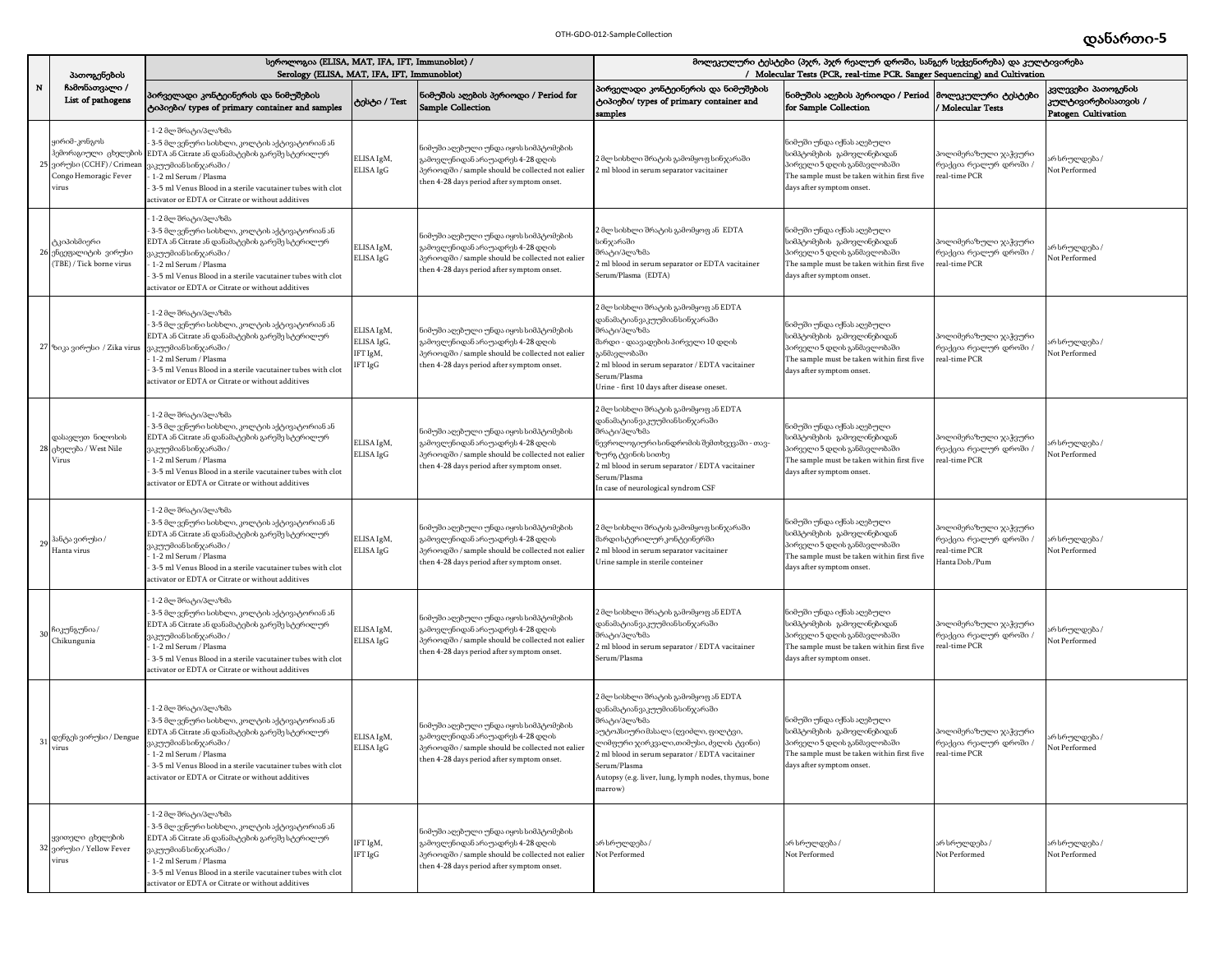|           | პათოგენების                                                          | სეროლოგია (ELISA, MAT, IFA, IFT, Immunoblot) /<br>Serology (ELISA, MAT, IFA, IFT, Immunoblot)                                                                                                                                                                                                                                                                                                                                                                                                |                                |                                                                                                                                                                                 | მოლეკულური ტესტები (პჯრ, პჯრ რეალურ დროში, სანგერ სექვენირება) და კულტივირება<br>/ Molecular Tests (PCR, real-time PCR. Sanger Sequencing) and Cultivation                                                                                                                                                                                                                                                                                                                                  |                                                                                                                                                                                                   |                                                                                                              |                                                                  |
|-----------|----------------------------------------------------------------------|----------------------------------------------------------------------------------------------------------------------------------------------------------------------------------------------------------------------------------------------------------------------------------------------------------------------------------------------------------------------------------------------------------------------------------------------------------------------------------------------|--------------------------------|---------------------------------------------------------------------------------------------------------------------------------------------------------------------------------|---------------------------------------------------------------------------------------------------------------------------------------------------------------------------------------------------------------------------------------------------------------------------------------------------------------------------------------------------------------------------------------------------------------------------------------------------------------------------------------------|---------------------------------------------------------------------------------------------------------------------------------------------------------------------------------------------------|--------------------------------------------------------------------------------------------------------------|------------------------------------------------------------------|
| ${\bf N}$ | ჩამონათვალი /<br>List of pathogens                                   | პირველადი კონტეინერის და ნიმუშების<br>ტიპიები/ types of primary container and samples                                                                                                                                                                                                                                                                                                                                                                                                        | ტესტი / Test                   | ioმუშის აღების პერიოდი / Period for<br><b>Sample Collection</b>                                                                                                                 | პირველადი კონტეინერის და ნიმუშების<br>ტიპიები/ types of primary container and<br>samples                                                                                                                                                                                                                                                                                                                                                                                                    | ნიმუშის აღების პერიოდი / Period<br>for Sample Collection                                                                                                                                          | მოლეკულური ტესტები<br>Molecular Tests                                                                        | კვლევები პათოგენის<br>კულტივირებისათვის /<br>Patogen Cultivation |
|           | 33 <sub>G</sub> mgo / Rabies                                         | არ სრულდება /<br>Not Performed                                                                                                                                                                                                                                                                                                                                                                                                                                                               | არ სრულდება ,<br>Not Performed | რ სრულდება /<br>Not Performed                                                                                                                                                   | ნერწყვი (მინიმუმ 200 მკლ)<br>Saliva (minimum 200ul)                                                                                                                                                                                                                                                                                                                                                                                                                                         | ნიმუში აღებული უნდა იყოს<br>სიმპტომების გამოვლენის პერიოდში /<br>sample should be collected in period of<br>symptom onset.                                                                        | უდობრივი<br>ოლიმერაზული ჯაჭვური<br>რეაქცია და სანგერ<br>აექვენირება /<br>nested PCR and Sanger<br>sequencing | არ სრულდება /<br>Not Performed                                   |
|           | ორთოპოქსვირუსი ⊅<br>პარაპოქსვირუსი<br>Orthopoxvirus/<br>Parapoxvirus | 1-2 მლ შრატი/პლაზმა<br>3-5 მლ ვენური სისხლი, კოლტის აქტივატორიან ან<br>EDTA ან Citrate ან დანამატების გარეშე სტერილურ<br>ვაკუუმიან სინჯარაში /<br>1-2 ml Serum / Plasma<br>3-5 ml Venus Blood in a sterile vacutainer tubes with clot<br>ctivator or EDTA or Citrate or without additives                                                                                                                                                                                                    | ELISA IgM,<br>ELISA IgG        | ნიმუში აღებული უნდა იყოს სიმპტომების<br>კამოვლენიდან 5 დღის შემდეგ / sample should<br>be collected after 5 days from symptom onset.                                             | ვირუსისსატრანსპორტონიდიაგიან<br>კრიოსინჯარაში აღებული ან მშრალი ნაცხი<br>,<br>ეყლულიდან ან კანის დაზიანებული ნაწილიდან<br>Skin lesion swabs dry or in criovial with virus transport<br>nedium                                                                                                                                                                                                                                                                                               | ნიმუში აღებული უნდა იყოს<br>სიმპტომეზის გამოვლენის პერიოდში<br>ანტივირუსული თერაპიის დაწყებამდე<br>sample should be collected in period of<br>symptom onset before starting antiviral<br>therapy. | ოლიმერაზული ჯაჭვური<br>.<br>რეაქცია რეალურ დროში<br>eal-time PCR                                             | რ სრულდება /<br>Not Performed                                    |
| 35        | წითელას ვირუსი /<br>Measles virus                                    | 1-2 მლ შრატი/პლაზმა<br>სისხლის მშრალი წვეთი, შევსებული მინიმუმ 2<br>რგოლი შესაგროვებელ ფილტრის ქაღალდზე Whatman<br>S&S No. 903<br>3-5 მლ ვენური სისხლი, კოლტის აქტივატორიან ან<br>EDTA ან Citrate ან დანამატების გარეშე სტერილურ<br>ვაკუუმიან სინჯარაში /<br>1-2 ml Serum / Plasma<br>Dried blood spot, filled at least 2 circles on filter paper<br>Vhatman S&S No. 903<br>3-5 ml Venus Blood in a sterile vacutainer tubes with clot<br>ctivator or EDTA or Citrate or without additives   | ELISA IgM,<br>ELISA IgG        | ნიმუში აღებული უნდა იყოს გამონაყრის<br>დაწყებიდან 4-28 დღის პერიოდში / sample<br>should be collected anytime between 4 and 28 days<br>after rash onset.                         | 1-2 მლ შრატი/პლაზმა<br>სისხლის მშრალი წვეთი, შევსებული მინიმუმ 2<br>რგოლი შესაგროვებელ ფილტრის ქაღალდზე<br>Whatman S&S No. 903<br>3-5 მლ ვენური სისხლი, კოლტის აქტივატორიან<br>ან EDTA ან Citrate ან დანამატების გარეშე<br>ტერილურვაკუუმიან სინჯარაში /<br>1-2 ml Serum / Plasma<br>Dried blood spot, filled at least 2 circles on filter<br>aper Whatman S&S No. 903<br>3-5 ml Venus Blood in a sterile vacutainer tubes with<br>lot activator or EDTA or Citrate or without additives     | ნიმუში აღებული უნდა იყოს<br>სიმპტომების გამოვლენიდან 10 დღის<br>განმავლობაში / sample should be<br>collected within 10 days after symptom<br>onset.                                               | პოლიმერაზული ჯა <mark>ჭ</mark> ვური<br>რეაქცია რეალურ დროში /<br>real-time PCR                               | რ სრულდება /<br>Not Performed                                    |
| 36        | წითურასვირუსი /<br>Rubella virus                                     | : 1-2 მლ შრატი/პლაზმა<br>სისხლის მშრალი წვეთი, შევსებული მინიმუმ 2<br>რგოლი შესაგროვებელ ფილტრის ქაღალდზე Whatman<br>S&S No. 903<br>3-5 მლ ვენური სისხლი, კოლტის აქტივატორიან ან<br>EDTA ან Citrate ან დანამატების გარეშე სტერილურ<br>ვაკუუმიან სინჯარაში /<br>1-2 ml Serum / Plasma<br>Dried blood spot, filled at least 2 circles on filter paper<br>Vhatman S&S No. 903<br>3-5 ml Venus Blood in a sterile vacutainer tubes with clot<br>ctivator or EDTA or Citrate or without additives | ELISA IgM,<br>ELISA IgG        | ნიმუში აღებული უნდა იყოს გამონაყრის<br>დაწყებიდან 4-28 დღის პერიოდში / sample<br>should be collected anytime between 4 and 28 days<br>after rash onset.                         | 1-2 მლ შრატი/პლაზმა<br>სისხლის მშრალი წვეთი, შევსებული მინიმუმ 2<br>რგოლი შესაგროვებელ ფილტრის ქაღალდზე<br>Whatman S&S No. 903<br>- 3-5 მლ ვენური სისხლი, კოლტის აქტივატორიან<br>ან EDTA ან Citrate ან დანამატების გარეშე<br>ატერილურვაკუუმიან სინჯარაში /<br>1-2 ml Serum / Plasma<br>Dried blood spot, filled at least 2 circles on filter<br>aper Whatman S&S No. 903<br>3-5 ml Venus Blood in a sterile vacutainer tubes with<br>clot activator or EDTA or Citrate or without additives | ნიმუში აღებული უნდა იყოს<br>აიმპტომების გამოვლენიდან 14 დღის<br>განმავლობაში / sample should be<br>collected within 14 days after symptom<br>onset.                                               | პოლიმერაზული ჯა <mark>ჭ</mark> ვური<br>რეაქცია რეალურ დროში /<br>real-time PCR                               | არ სრულდება /<br>Vot Performed                                   |
| 37        | ჩუტყვავილას ვირუსი /<br>Varicella zoster virus                       | : 1-2 მლ შრატი/პლაზმა<br>3-5 მლ ვენური სისხლი, კოლტის აქტივატორიან ან<br>EDTA ან Citrate ან დანამატების გარეშე სტერილურ<br>ვაკუუმიან სინჯარაში /<br>1-2 ml Serum / Plasma<br>3-5 ml Venus Blood in a sterile vacutainer tubes with clot<br>activator or EDTA or Citrate or without additives                                                                                                                                                                                                 | ELISA IgM,<br>ELISA IgG        | ნიმუში აღებული უნდა იყოს გამონაყრის<br>დაწყებიდან 4-28 დღის პერიოდში / sample<br>should be collected anytime between 4 and 28 days<br>after rash onset.                         | არ სრულდება /<br>Not Performed                                                                                                                                                                                                                                                                                                                                                                                                                                                              | არ სრულდება /<br>Not Performed                                                                                                                                                                    | არ სრულდება /<br>Not Performed                                                                               | არ სრულდება /<br>Not Performed                                   |
| 38        | ადამიანის<br>იმუნოდეფიციტის<br>ირუსი (აივ) I/II / HIV<br>$\rm I/II$  | : 1-2 მლ შრატი/პლაზმა<br>3-5 მლ ვენური სისხლი, კოლტის აქტივატორიან ან<br>EDTA ან Citrate ან დანამატების გარეშე სტერილურ<br>ვაკუუმიან სინჯარაში /<br>- 1-2 ml Serum / Plasma<br>- 3-5 ml Venus Blood in a sterile vacutainer tubes with clot<br>activator or EDTA or Citrate or without additives                                                                                                                                                                                             | CMIA HIV I / II<br>AЬ          | ნიმუში აღეზული უნდა იყოს სიმპტომეზის<br>გამოვლენიდან არაუადრეს 4-28 დღის<br>პერიოდში / sample should be collected not ealier<br>then 4-28 days period after symptom onset.      | არ სრულდება /<br>Not Performed                                                                                                                                                                                                                                                                                                                                                                                                                                                              | არ სრულდება /<br>Not Performed                                                                                                                                                                    | არ სრულდება /<br>Vot Performed                                                                               | არ სრულდება /<br>Not Performed                                   |
| 39        | სიფილისი T. palidum /<br>r. <i>palidium</i>                          | 1-2 მლ შრატი/პლაზმა<br>3-5 მლ ვენური სისხლი, კოლტის აქტივატორიან ან<br>EDTA ან Citrate ან დანამატების გარეშე სტერილურ<br>ვაკუუმიან სინჯარაში /<br>1-2 ml Serum / Plasma<br>3-5 ml Venus Blood in a sterile vacutainer tubes with clot<br>ctivator or EDTA or Citrate or without additives                                                                                                                                                                                                    | CMIA T. palidum<br>Ab          | .<br>ნიმუში აღებული უნდა იყოს სიმპტომების<br>გამოვლენიდან არაუადრეს 4-28 დღის<br>პერიოდში / sample should be collected not ealier<br>then 4-28 days period after symptom onset. | არ სრულდება /<br>Not Performed                                                                                                                                                                                                                                                                                                                                                                                                                                                              | არ სრულდება /<br>Not Performed                                                                                                                                                                    | არ სრულდება /<br>Not Performed                                                                               | არ სრულდება /<br>Not Performed                                   |